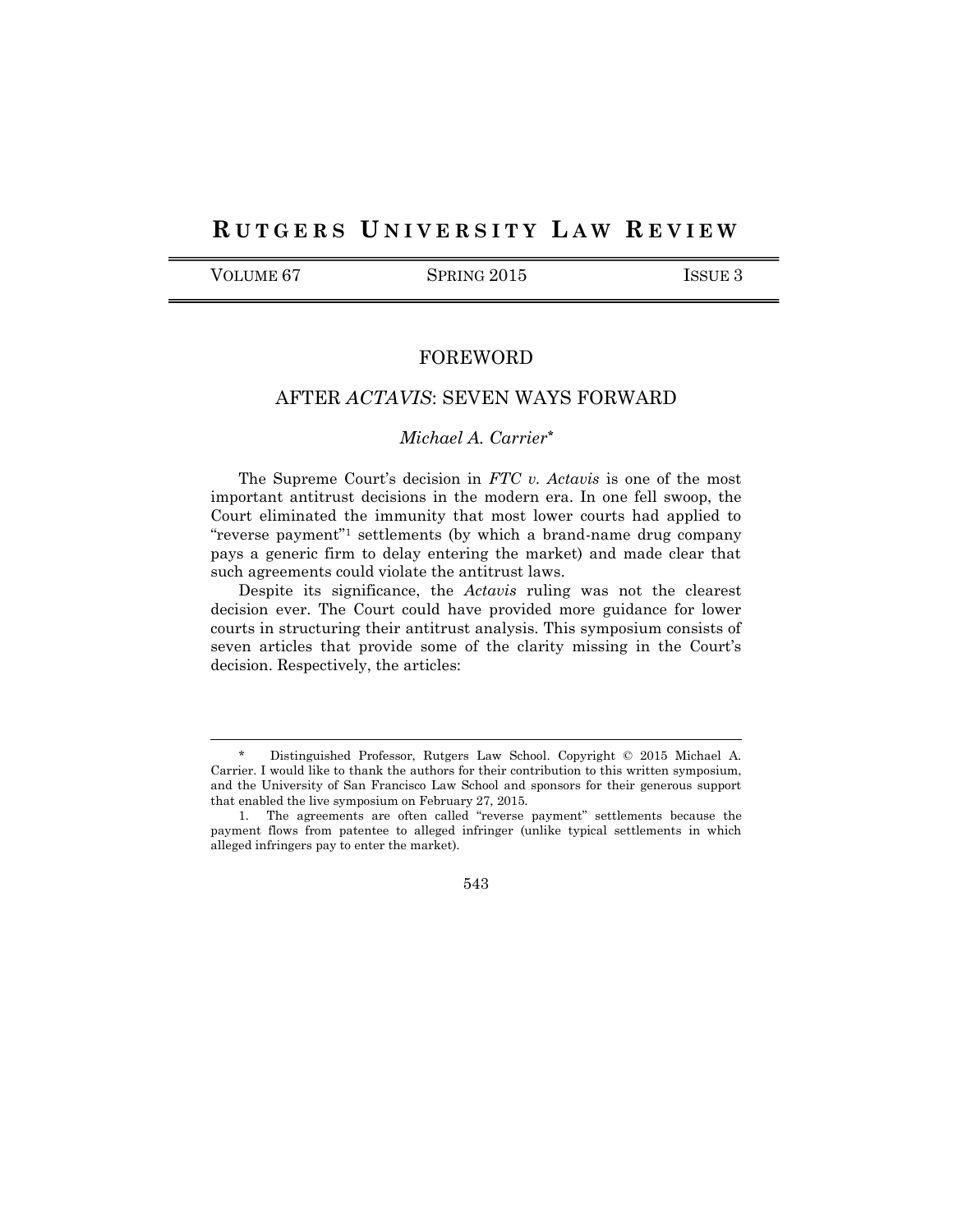(1) explain why courts have misconstrued *Actavis*;

(2) articulate the "*Actavis* inference" and show how it reveals errors in court opinions and scholarship;

(3) offer a set of jury instructions that courts can use in reversepayment cases;

(4) explain why brand promises not to introduce their own generics constitute payment;

(5) show how state law can target reverse-payment settlements;

(6) explain why the *Noerr-Pennington* doctrine does not immunize reverse-payment settlements; and

(7) demonstrate how *Actavis* can apply beyond the pharmaceutical industry.

### I. WHY COURTS HAVE GONE AWRY

In the first article, *Deactivating Actavis: The Clash Between the Supreme Court and (Some) Lower Courts*, <sup>2</sup> Joshua Davis and Ryan McEwan ask why courts have made fundamental errors in applying *Actavis*. The authors discuss four mistakes: limiting *Actavis* to cash payments; interpreting the Court's reasons for its holding as the basis of the legal standard; applying the rule of reason analysis rigidly; and applying antitrust standards as "discrete tests" rather than as "a continuum."<sup>3</sup>

The authors explain that "[a]ll of these errors appear to derive from a single source: an effort by lower courts to find a set of tools to decide 'reverse payment' cases in a relatively mechanical manner."<sup>4</sup> Despite these courts' yearning for guidance, the Supreme Court has "resisted providing" such a "set of tools, . . . not writ[ing] *Actavis* in a way to make management of a 'reverse payment' case completely straightforward."<sup>5</sup>

<sup>2.</sup> Joshua Davis & Ryan McEwan, *Deactivating Actavis: The Clash Between the Supreme Court and (Some) Lower Courts*, 67 RUTGERS U. L. REV. 557 (2015).

<sup>3.</sup> *Id.* at 561–62.

<sup>4.</sup> *Id.* at 562.

<sup>5.</sup> *Id.*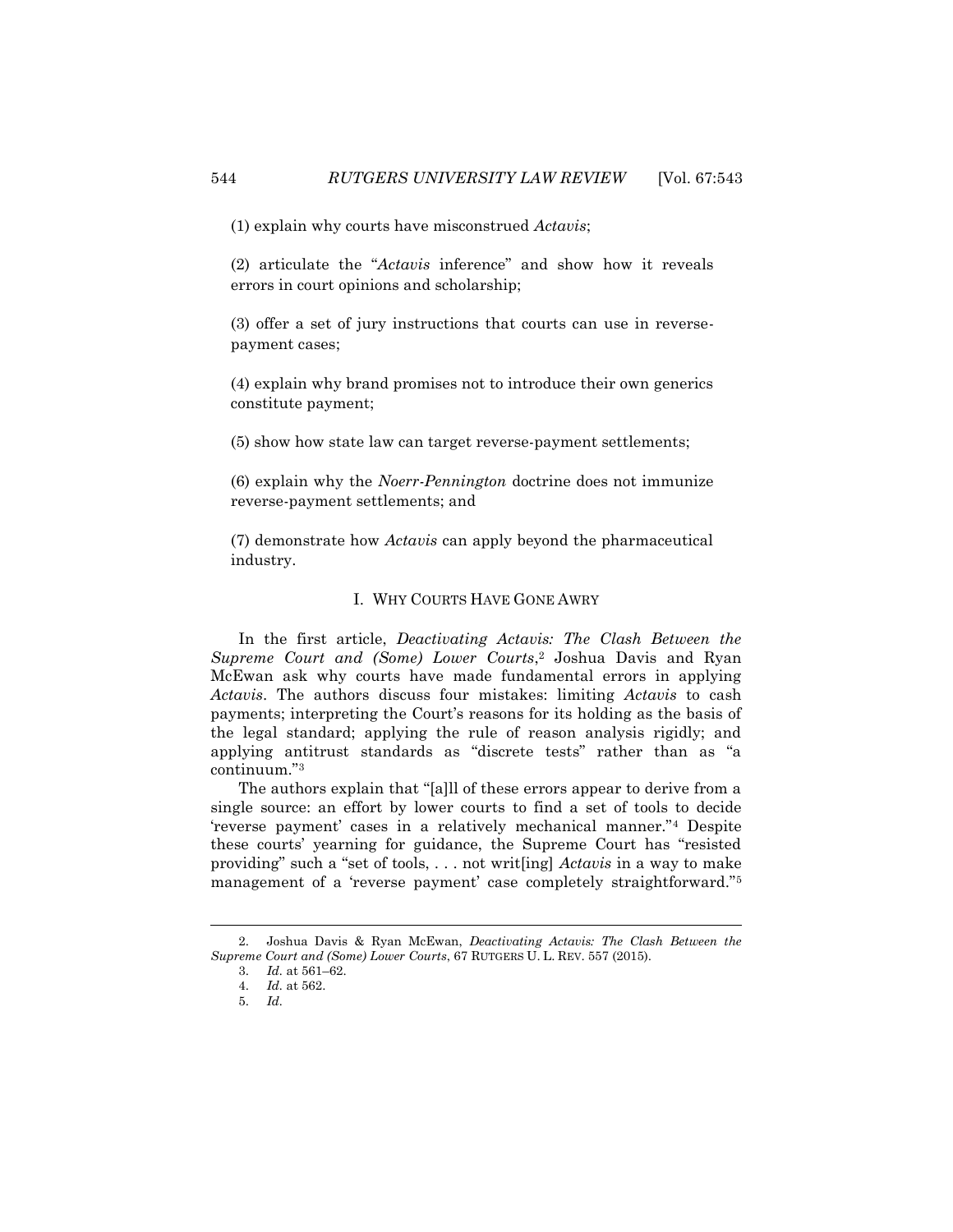*Actavis* "asked lower courts to take into account certain economic realities," but "[s]ome lower courts seem resistant to that task."<sup>6</sup>

For one example, the authors point to *In re Loestrin 24 Fe Antitrust Litigation*. <sup>7</sup> In that case, the judge considered whether *Actavis* included payments in a form other than cash. The authors explain that "[o]n one hand, [the court] seemed to recognize that if the holding applies only to cash, it contains an exception that swallows the rule," which could "render [*Actavis*] a dead letter."<sup>8</sup> But on the other hand, the judge "seemed to think formal legal analysis obligated him to conclude that the holding of *Actavis* extended only to cash."<sup>9</sup> The judge "felt caught, then, between what justice demands and what the law requires."<sup>10</sup>

The authors, however, find that the opinion is "remarkably unpersuasive as a matter of positive law."<sup>11</sup> One reason may be that the court believed that "the Supreme Court did not actually provide meaningful guidance but rather merely purported to do so."<sup>12</sup> The authors find "telling" the court's "apparent frustration" in "not receiv[ing] the guidance it would have liked."<sup>13</sup> They conclude that courts like the *Loestrin* court "may feel the need for better guidance so acutely that they inadvertently treat passages justifying the [*Actavis*] opinion as if they create a test for lower courts to apply."<sup>14</sup>

In the courts' confusion after *Actavis*, the authors also see "a lesson for the Supreme Court."<sup>15</sup> In the future, the Court "could be more mindful of the practical needs of trial court judges" and "could try to provide better guidance than it currently does, formulating rules that will be manageable for lower courts."<sup>16</sup> The authors "ha[ve] a sense that the Court gives a low priority to framing legal doctrines in a way that will work in the courtroom or identifying them clearly when it does."<sup>17</sup> But they hold out hope that "[t]here is an alternative to leaving lower courts to hunt and peck for key propositions of law in binding Supreme Court opinions."<sup>18</sup> Additional guidance to lower courts would increase "certainty

l

18. *Id.*

<sup>6.</sup> *Id.*

<sup>7.</sup> 2014 WL 4368924 (D.R.I. Sept. 4, 2014).

<sup>8.</sup> Davis & McEwan, *supra* note 2, at 559.

<sup>9.</sup> *Id.*

<sup>10.</sup> *Id.*

<sup>11.</sup> *Id.* at 560.

<sup>12.</sup> *Id.* at 576.

<sup>13.</sup> *Id.*

<sup>14.</sup> Davis & McEwan, *supra* note 2, at 576*.*

<sup>15.</sup> *Id.* at 583.

<sup>16.</sup> *Id.*

<sup>17.</sup> *Id.*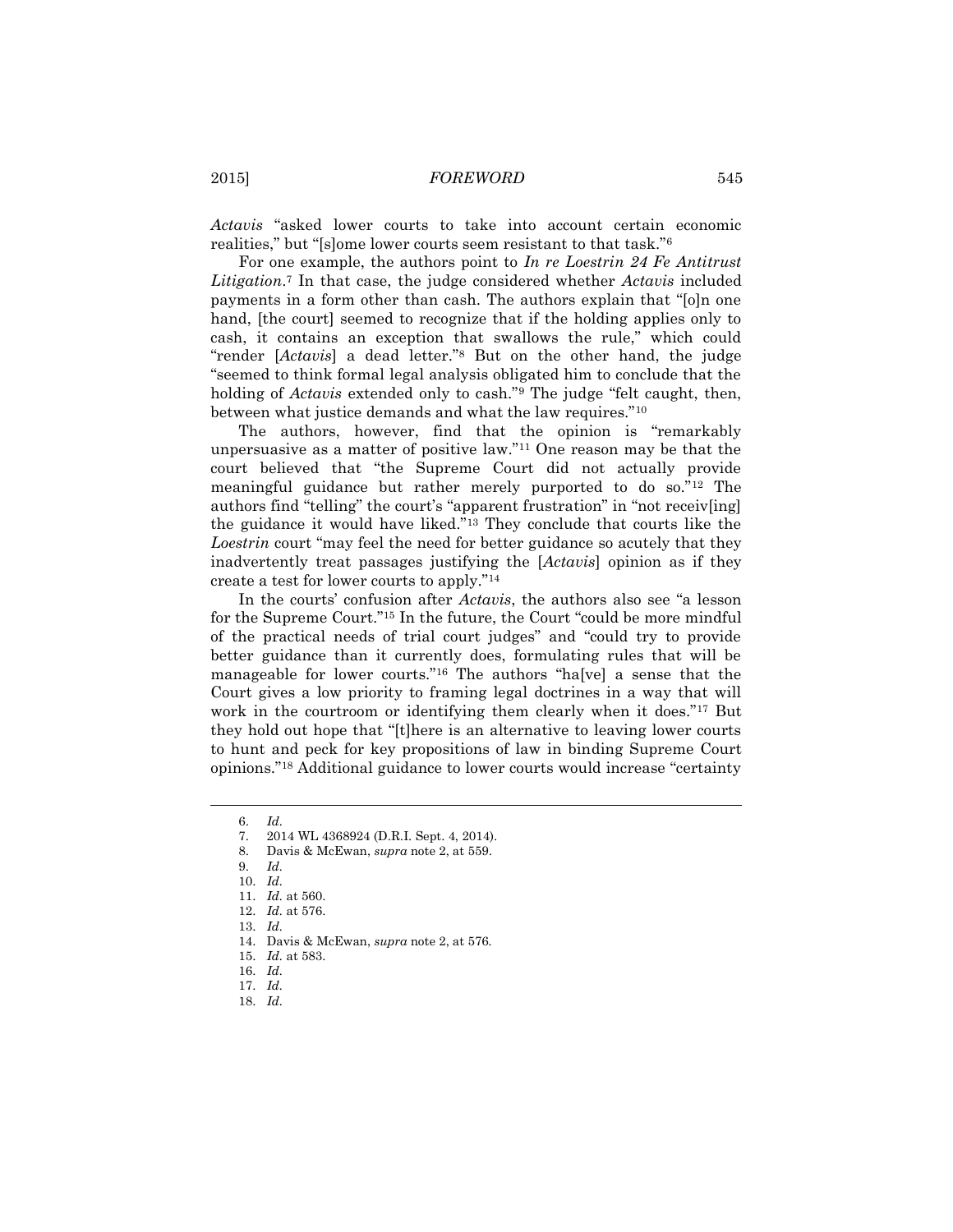and efficiency" and would decrease "the odds that a trial court would feel compelled to reach an unjust result, particularly when the law actually requires it to do justice."<sup>19</sup>

### II. ASSISTANCE FROM *ACTAVIS* INFERENCE

In the second article, *The Actavis Inference: Theory and Practice*, 20 Aaron Edlin, Scott Hemphill, Herbert Hovenkamp, and Carl Shapiro seek to "assist courts and counsel" by elaborating upon the "*Actavis* Inference."<sup>21</sup> They assert that the inference, reflecting the "core insight of *Actavis*," provides that "a large and otherwise unexplained payment, combined with delayed entry, supports a reasonable inference of harm to consumers from lessened competition."<sup>22</sup>

The authors explain that a reverse-payment settlement is not "the *only* route an antitrust plaintiff can take."<sup>23</sup> They address issues relating to payment with which courts have wrestled. For example, they find that limiting *Actavis* to cash payments would "open up a gaping loophole."<sup>24</sup> The authors also explain that agreements by which brands agree not to market their own generics are "clearly costly" since they constrain the brand's "future business choices."<sup>25</sup> And "focusing on the legality of an exclusive license misses the key issue, the fact of a transfer of value from Brand to Generic."<sup>26</sup>

The authors next address pleading issues. They explain that courts can consider issues related to products and services furnished by the brand, settlement of unrelated patent litigation, and "no-authorizedgeneric" deals.<sup>27</sup> In responding to one court's assertion that a nonmonetary payment must be "converted to a reliable estimate of its monetary value," the authors reply that "*Actavis* never states that the value of the payment must be ascertained, but only that it must be shown to be above reasonably anticipated litigation costs."<sup>28</sup>

The authors also show that "the *Actavis* Inference fully applies when multiple generic firms, rather than just one, threaten to enter the

<sup>19.</sup> *Id.* at 583–84.

<sup>20.</sup> Aaron Edlin, Scott Hemphill, Herbert Hovenkamp, & Carl Shapiro, *The* Actavis *Inference: Theory and Practice*, 67 RUTGERS U. L. REV. 585 (2015). [hereinafter Edlin et al.]

<sup>21.</sup> *Id.* at 585.

<sup>22.</sup> *Id.*

<sup>23.</sup> *Id.* at 592.

<sup>24.</sup> *Id.*

<sup>25.</sup> *Id.* at 596.

<sup>26.</sup> Edlin et al., *supra* note 20, at 598.

<sup>27.</sup> *Id.* at 598–99.

<sup>28.</sup> *Id.* at 601.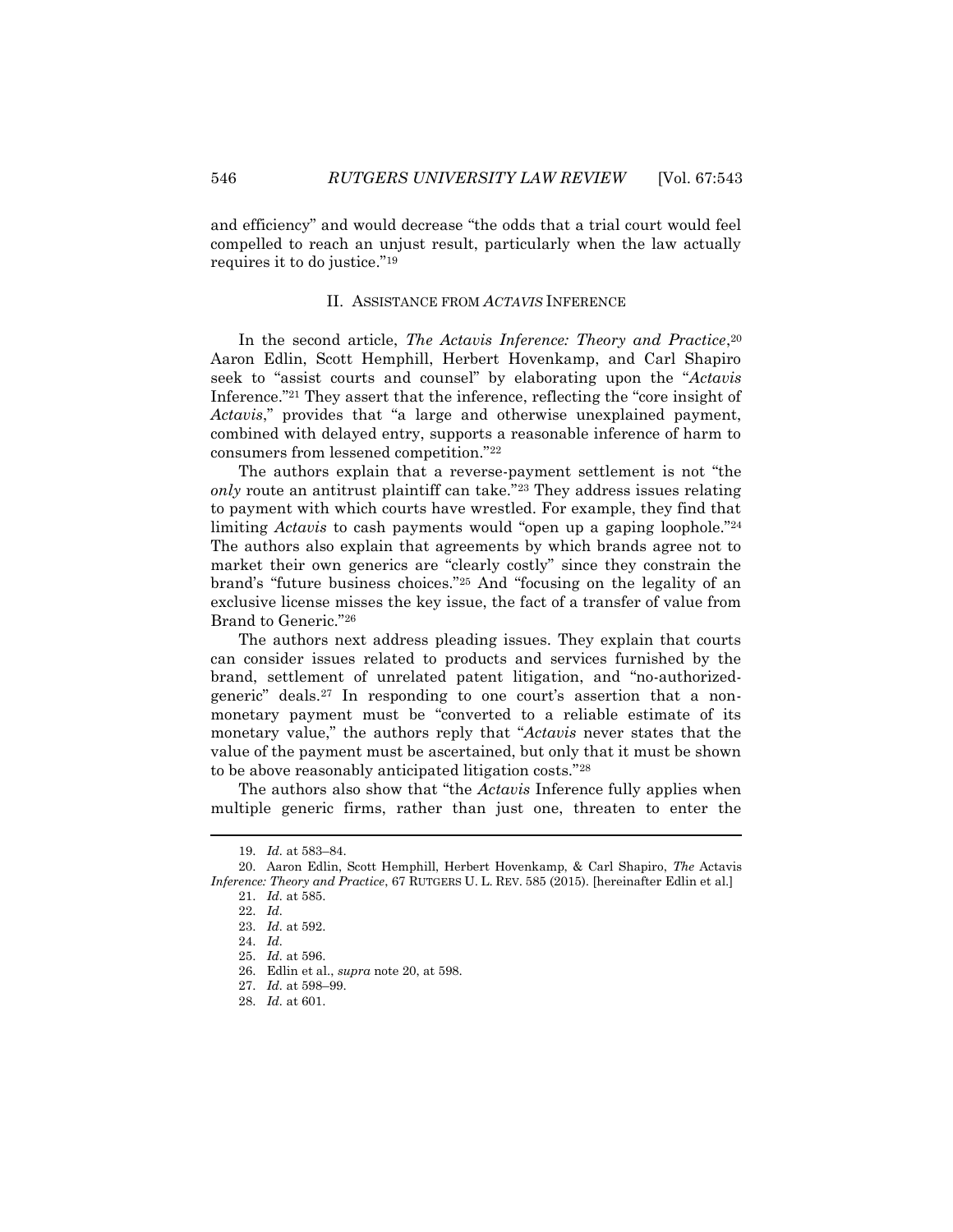market."<sup>29</sup> Their model reveals that "the *Actavis* Inference becomes stronger and more important in the presence of multiple generic firms," where "delaying generic entry will boost profits even more, and harm competition even more, than with just one generic entrant."<sup>30</sup> The authors also assert that "the contrary conclusions reached in a recent paper by Bruce Kobayashi, Joshua Wright, Douglas Ginsburg, and Joanna Tsai (KWGT) are incorrect, inconsistent with KWGT's own analysis, or irrelevant to a faithful implementation of *Actavis*."<sup>31</sup>

Finally, the authors "clarify the reasons not to litigate the patent in the antitrust case."<sup>32</sup> The authors explain that the "correct antitrust analysis must be based on what was reasonably known to the parties about patent validity and infringement *at the time they entered into their settlement*."<sup>33</sup> They make clear that the Supreme Court adopted such an *ex ante* approach in *Actavis*, finding that the risk of losing the patent case "is assessed at the time of the settlement" and that "it would make no sense to evaluate such 'risk' after the patent has been found valid or invalid."<sup>34</sup> The authors explain that the "best information" available to courts to determine the parties' *ex ante* beliefs comes from the terms of the agreement itself, with a "large and unexplained payment" serving as a "strong signal that the patent holder had substantial doubt that it would win the underlying patent litigation."<sup>35</sup> As a result, "litigating the patent is thus of limited probative value and not dispositive regarding a potential antitrust violation."<sup>36</sup>

### III. MODEL JURY INSTRUCTIONS

In the third article, *Model Jury Instructions: Trial by* Actavis, David Sorenson and Steve Shadowen address the lack of clarity in *Actavis* by offering model jury instructions.<sup>37</sup> The authors explain that *Actavis* "leave[s] to the lower courts the structuring of the . . . rule-of-reason antitrust litigation."<sup>38</sup> To help provide that structure, the article offers Model Jury Instructions and a Model Verdict Slip for a "typical" reverse

l

32. Edlin et al., *supra* note 20, at 586.

<sup>29.</sup> *Id.* at 586.

<sup>30.</sup> *Id.* at 586, 588, 606.

<sup>31.</sup> *Id.* at 586.

<sup>33.</sup> *Id.* at 617.

<sup>34.</sup> *Id.* at 618

<sup>35.</sup> *Id.*

<sup>36.</sup> *Id.* at 586.

<sup>37.</sup> David Sorensen & Steve Shadowen, *Model Jury Instructions: Trial by* Actavis, 67 RUTGERS U. L. REV. 637 (2015).

<sup>38.</sup> FTC v. Actavis, 133 S. Ct. 2223, 2238 (2013).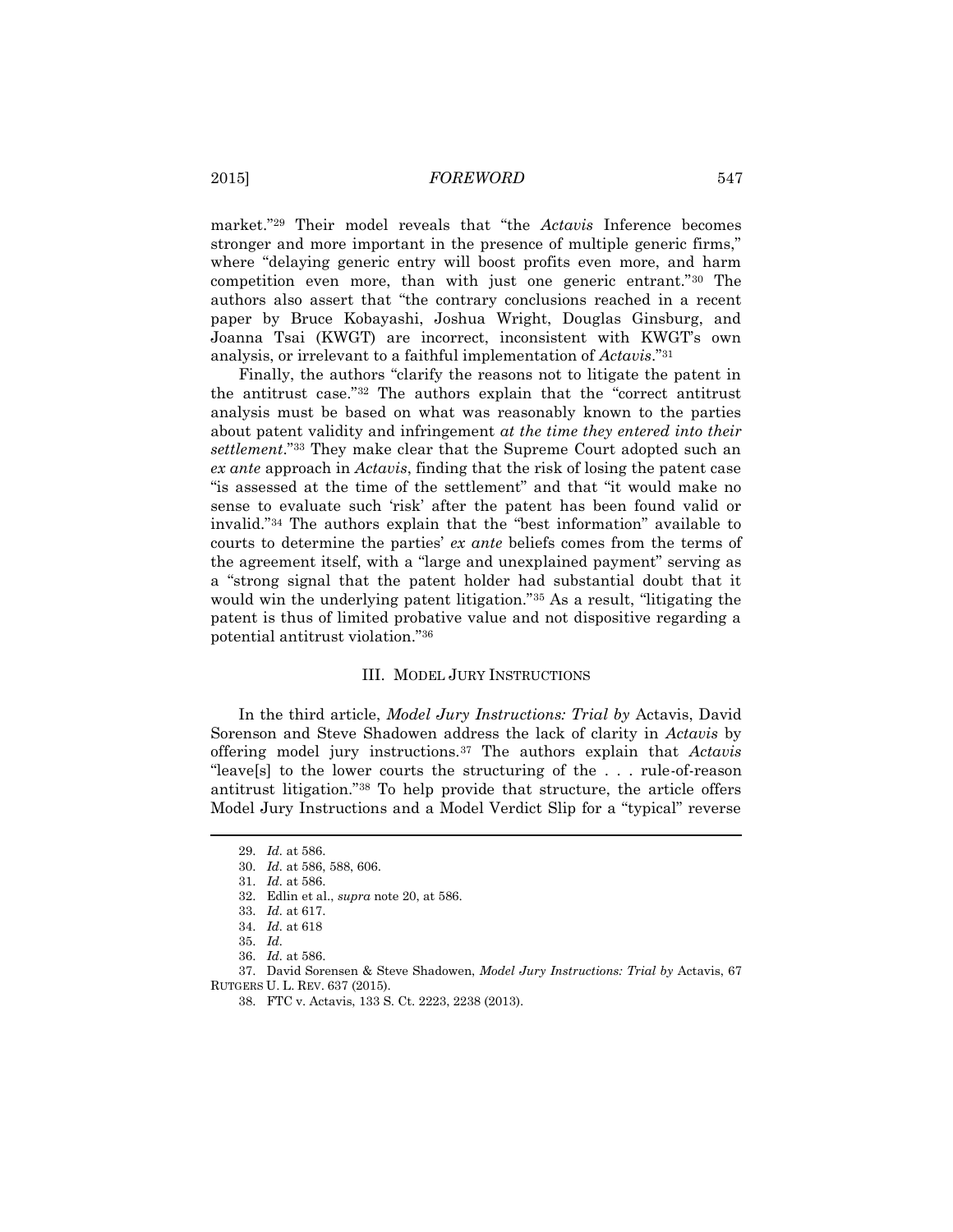payment case.<sup>39</sup> The authors' documents "grew out of [their] experiences in representing plaintiffs in the first post-*Actavis* reverse payment case tried to a jury."<sup>40</sup>

The jury instructions begin by offering a background on the Hatch-Waxman Act, explaining the purpose of the antitrust laws, and situating state-law claims.<sup>41</sup> They next explain that a large payment is a "strong indicator" of market power "because it would be illogical" for a brand otherwise to make a large payment since "there would be no point in making a payment to delay competition if existing competition had already pushed prices down to the competitive level."<sup>42</sup> The instructions also explain that a "large payment" exceeds a brand firm's "reasonably estimated saved patent litigation costs."<sup>43</sup>

The instructions point out that "[n]o large payment" is "needed or necessary" to reach a "lawful settlement" by which the parties compromise on the date of generic entry.<sup>44</sup> To the contrary, a large payment "likely delays the entry date" because the brand "must be getting something from the generic in return" for the large payment.<sup>45</sup>

The instructions make clear that a payment "does not have to be in cash," and that a brand's promise not to launch an authorized generic in exchange for delayed generic entry reveals a large payment "because there is no dispute its dollar value was much larger than any possible saved litigation costs."<sup>46</sup>

The instructions then make clear that impermissible defenses include the existence of a patent, allowance of generic entry before the end of the patent term, settlements for "business reasons," the avoidance of risk, and the question of who would have won the patent case.<sup>47</sup> The instructions conclude by addressing causation issues and issues of the timing of generic entry.<sup>48</sup>

<sup>39.</sup> Sorensen & Shadowen, *supra* note 37, at 637.

<sup>40.</sup> *Id.* at 637–38.

<sup>41.</sup> *Id.* at 644–49, 651–53.

<sup>42.</sup> *Id.* at 655–56.

<sup>43.</sup> *Id.* at 669.

<sup>44.</sup> *Id.* at 671.

<sup>45.</sup> Sorensen & Shadowen, *supra* note 37, at 671.

<sup>46.</sup> *Id.* at 673.

<sup>47.</sup> *Id.* at 677–82.

<sup>48.</sup> *Id.* at 685–93.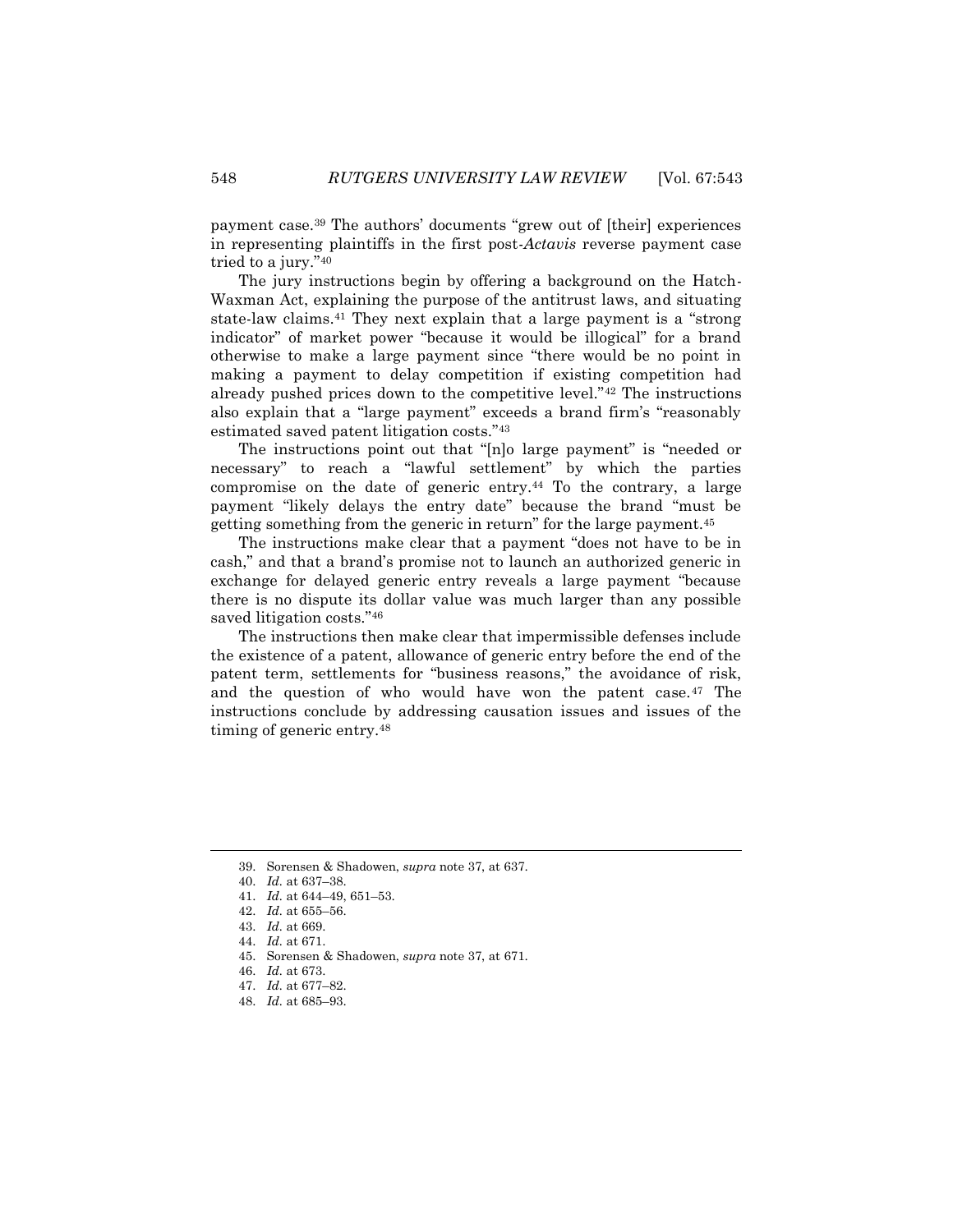#### IV. PAYMENT FROM NO-AUTHORIZED-GENERIC PROMISE

In the fourth article, I offer *Eight Reasons Why "No-Authorized-Generic" Promises Constitute Payment*. <sup>49</sup> As this symposium demonstrates, there are numerous unresolved issues after *Actavis*. But the question I address in this article is embarrassingly easy.

The first reason why no-authorized-generic ("no-AG") clauses constitute payment is that such a conclusion is consistent with the language of *Actavis*. The Supreme Court's use of the phrase "millions of dollars" anticipates an interpretation of payment that extends beyond naked cash transfers.<sup>50</sup> The Court, for example, pointed to the value to first-filing generics of not facing other generic competition during the 180-day exclusivity period.<sup>51</sup> Second, such a conclusion accords with the facts of *Actavis*, where the Federal Trade Commission (FTC) alleged not that the brand made naked cash payments to the generics, but that it made overpayments for generic services that had little value.<sup>52</sup>

Third, a no-AG pledge typically provides significant value to generics. When they compete with AGs during the exclusivity period, first-filing generics lose 25% of their market share and suffer revenue reductions of 40% to 52%.<sup>53</sup> This is a significant loss given that first filers "often make the majority of their profits during this period."<sup>54</sup>

Fourth, generics receive more through such promises than they would by winning patent litigation. A brand's promise not to introduce an authorized generic "provides a type of consideration that a generic could not obtain as a result of winning a court ruling that the patent was invalid or not infringed."<sup>55</sup> Fifth, brands act against their self-interest in making no-AG promises since they use AGs to "recapture lost revenue when their drug faces patent expiration."<sup>56</sup> For that reason, when brands sacrifice this revenue stream, first-filing generics benefit from the revenue brands leave on the table.<sup>57</sup>

Sixth, treating no-AG promises as payment emphasizes substance over form. The Supreme Court has consistently required antitrust analysis to "be based upon demonstrable economic effect rather than . . .

<sup>49.</sup> Michael Carrier, *Eight Reasons Why "No-Authorized-Generic" Promises Constitute Payment*, 67 RUTGERS U. L. REV. 697 (2015).

<sup>50.</sup> *Id.* at 706.

<sup>51.</sup> *Id.* at 707.

<sup>52.</sup> *Id.* at 709.

<sup>53.</sup> *Id.* at 710.

<sup>54.</sup> *Id.* at 711.

<sup>55.</sup> Carrier, *supra* note 49, at 712.

<sup>56.</sup> *Id.* at 714.

<sup>57.</sup> *Id.* at 715.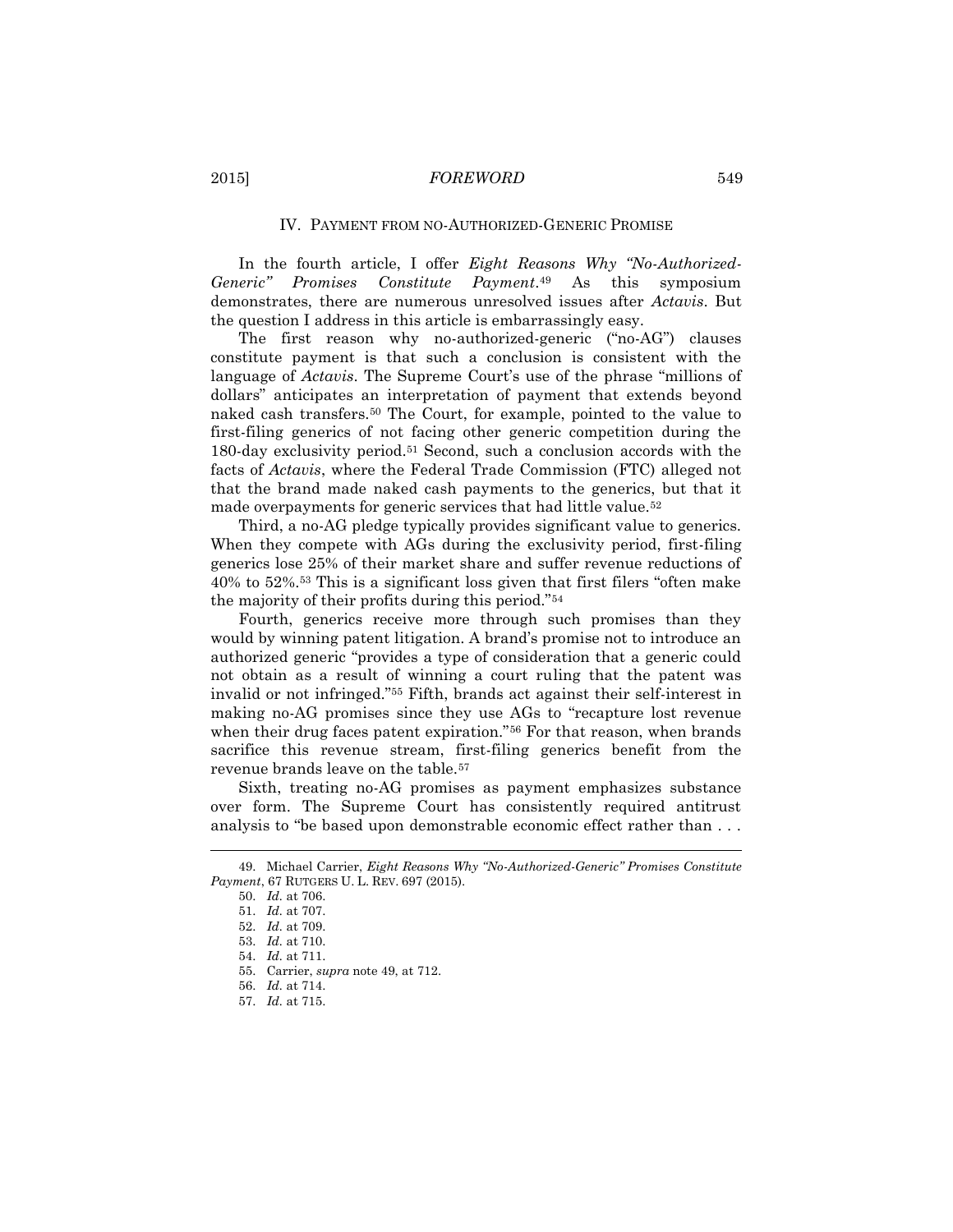formalistic line drawing."<sup>58</sup> Whether substance or form controls in antitrust analysis "is a question so easy it defies imagination that it is worth attention."<sup>59</sup> But two district courts followed just such a formalistic approach in concluding that payment only takes the form of cash.<sup>60</sup>

Seventh, such pledges can be more coercive than cash payments. First filers can always decline brands' invitations to settle with cash payments and enjoy their 180-day exclusivity period. But brands promising not to introduce AGs during the period have "more leverage to weaken this uniquely valuable period."<sup>61</sup> And eighth, the clauses present an example of market division. By delaying its entry into the market, the generic prolongs the brand's monopoly period. And by agreeing not to compete with the first-filing generic during its exclusivity period, the brand reduces competition in the generics sector of the market. Each of the reciprocal pledges increases the parties' joint profits at the expense of consumers.<sup>62</sup>

### V. STATE SCRUTINY OF REVERSE-PAYMENT SETTLEMENTS

In the fifth article, *Cipro's \$400 million Pay-for-Delay: How California Law and Courts Can Make a Difference in Reverse Payment Challenges*, <sup>63</sup> Cheryl Johnson uses the *Cipro* litigation as a "case study" to explore the role that California antitrust and unfair competition laws can play in challenges to reverse-payment settlements.<sup>64</sup>

Johnson begins by responding to several critiques of state litigation. First, she explains that there is no exclusive federal jurisdiction for reverse-payment challenges since state courts "are capable of resolving complex cases involving possible patent issues" and the *Actavis* decision ensures that challenges do not present "disputed and substantial patent issues under federal patent laws."<sup>65</sup>

In addition, claims of federal antitrust preemption "disregard longestablished state and federal precedent recognizing that the development

 $\overline{a}$ 

<sup>58.</sup> *Id.* (quoting Cont'l T.V., Inc. v. GTE Sylvania Inc., 433 U.S. 36, 58–59 (1977)).

<sup>59.</sup> *Id*. at 716.

<sup>60.</sup> *Id.* (discussing In re Loestrin 24 FE Antitrust Litigation, 2014 WL 4368924 (D.R.I. Sept. 4, 2014); In re Lamictal Direct Purchaser Antitrust Litigation, 18 F. Supp. 3d 560, 562 (D.N.J. 2014)).

<sup>61.</sup> Carrier, *supra* note 49, at 717.

<sup>62.</sup> *Id.* at 719.

<sup>63.</sup> Cheryl Johnson, *Cipro's \$400 million Pay-for-Delay: How California Law and Courts Can Make a Difference in Reverse Payment Challenges*, 67 RUTGERS U. L. REV. 721 (2015).

<sup>64.</sup> *Id.*

<sup>65.</sup> *Id.* at 733, 735.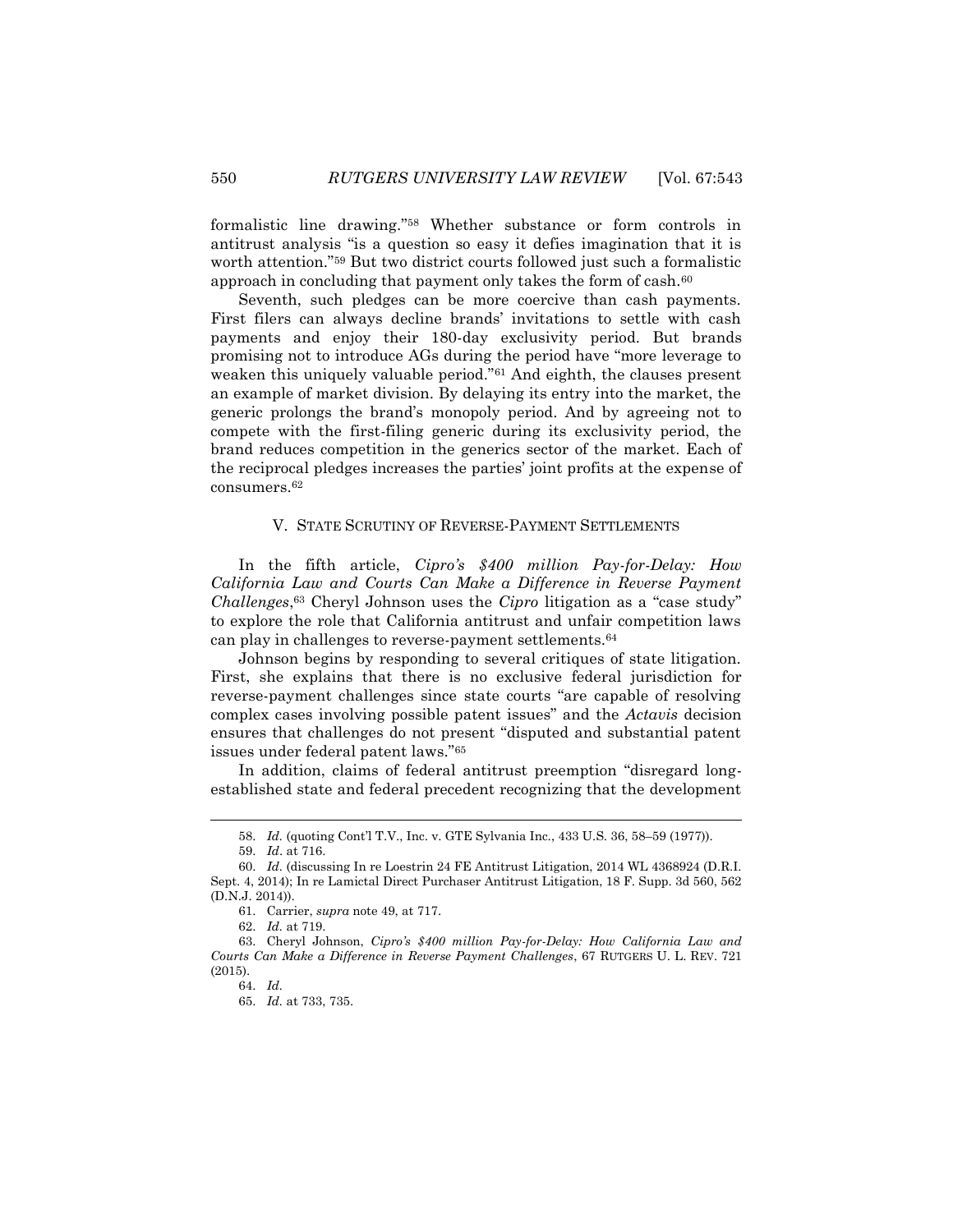of state antitrust law distinct from and independent of federal law is healthy, lawful, and not to be disturbed by federal courts or laws."<sup>66</sup> Johnson also responds to the argument that federal patent law preempts state law by pointing to the "strong presumption against preemption," the absence of federal patent law's express preemption of California antitrust law, the coexistence of the laws for more than 100 years, and *Actavis*'s instruction that patentees do not have "a right to pay . . . rivals not to compete."<sup>67</sup>

Johnson then discusses California's interest in challenging reversepayment settlements, as "the affordability of healthcare and drugs represents a key state concern" and competition among drug firms is "vital to arrest increasing drug prices."<sup>68</sup> California also offers "more favorable law on pleading, juries, experts, and class actions."<sup>69</sup>

Finally, Johnson explains that California substantive law extends to conduct beyond the reach of federal antitrust law. The Cartwright Act "unambiguously condemns trusts."<sup>70</sup> Reverse-payment settlements "plainly appear to be the kind of classic competitor trusts" targeted by the Cartwright Act and present conduct "historically treated as per se unlawful horizontal output limitation or allocation agreements."<sup>71</sup>

Next, California's Business and Professions Code section 16600 presents an "uncompromising condemnation of virtually all noncompetition agreements."<sup>72</sup> It "sets out a general rule" that "mak[es] all contracts restraining trade illegal per se under California law (save for statutory exceptions)" and thus "not subject to a rule of reason analysis."<sup>73</sup>

Finally, the Unfair Competition Law targets "any unlawful, unfair or fraudulent business act or practice."<sup>74</sup> Johnson finds that reversepayment settlements could violate the UCL under any of three relevant standards: (1) a balancing test could find that "the gravity of the harm of an improperly extended monopoly on a life-saving drug outweighs the benefit of resolving patent litigation"; (2) a reverse payment could violate the "spirit" of Section 16600; and (3) such a payment could "cause substantial consumer injury not outweighed by the benefit of decreased

<sup>66.</sup> *Id.* at 736.

<sup>67.</sup> *Id.* at 739–40.

<sup>68.</sup> *Id.* at 742.

<sup>69.</sup> Johnson, *supra* note 63, at 744.

<sup>70.</sup> *Id.* at 746.

<sup>71.</sup> *Id.* at 747.

<sup>72.</sup> *Id.* at 748.

<sup>73.</sup> *Id.*

<sup>74.</sup> *Id.* at 750 (citing CAL. BUS. & PROF. CODE § 17200).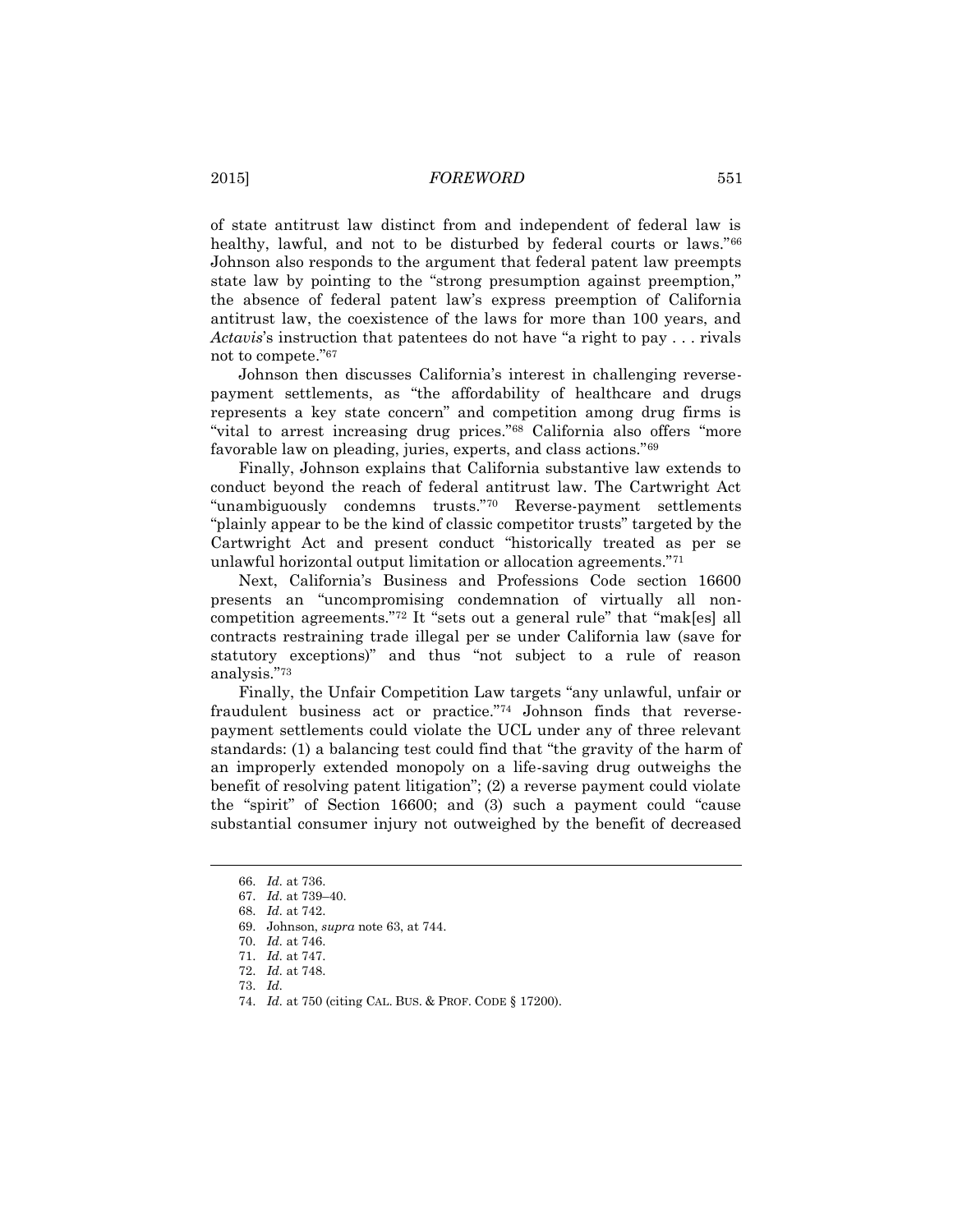litigation costs," with consumers having "no route to avoid the harm of extended monopoly prices on a drug."<sup>75</sup>

#### VI. *NOERR-PENNINGTON* DOES NOT IMMUNIZE SETTLEMENTS

In the sixth article, *Noerr-Pennington and Reverse Payment Agreements: A Match Not Made in Heaven*, Abiel Garcia asks whether *Noerr-Pennington* immunity—which "protect[s] citizens' right to petition the government for redress of grievances"—applies to reverse-payment settlements.<sup>76</sup>

Defendants have sought *Noerr-Pennington* immunity for settlements on the grounds that a judge "reviewed and approved the settlement" and the settlement "is part of petitioning activity and stems from the government's consent judgment."<sup>77</sup> The three courts faced with this argument in the context of reverse-payment settlements largely have rejected it, with one finding that an earlier court did not "play[] an independent role in drafting the terms in the consent judgments"; another concluding that the doctrine "did not apply to consent judgments"; and a third dismissing the plaintiffs' complaint on other grounds.<sup>78</sup>

Garcia then explains why settlements do not fall within the scope of *Noerr-Pennington*. He notes that the purpose of the doctrine is to "encourage the populace to inform the government of its desires" and to "protect the people's First Amendment right to petition."<sup>79</sup> But "[t]he decision of whether to settle has little to no bearing on the people's right to petition its government" and "has no effect on the people's right to inform their government."<sup>80</sup> In fact, the parties "are not petitioning the government for their needs, but rather withdrawing their original petition, in which they were to make their wishes made."<sup>81</sup> And because "the parties are incentivized in these settlements to collude, extend, and share the branded company's monopoly at the public's expense, they have no incentive to inform the court of the damages that their collusive agreement is having on the public."<sup>82</sup>

l

81. *Id.*

<sup>75.</sup> Johnson, *supra* note 63, at 752.

<sup>76.</sup> Abiel Garcia, *Noerr-Pennington and Reverse Payment Agreements: A Match Not Made in Heaven*, 67 RUTGERS U. L. REV. 755, 756 (2015).

<sup>77.</sup> *Id.* at 761.

<sup>78.</sup> *Id.* at 761–66.

<sup>79.</sup> *Id.* at 767.

<sup>80.</sup> *Id.* at 768.

<sup>82.</sup> Garcia, *supra* note 76, at 769.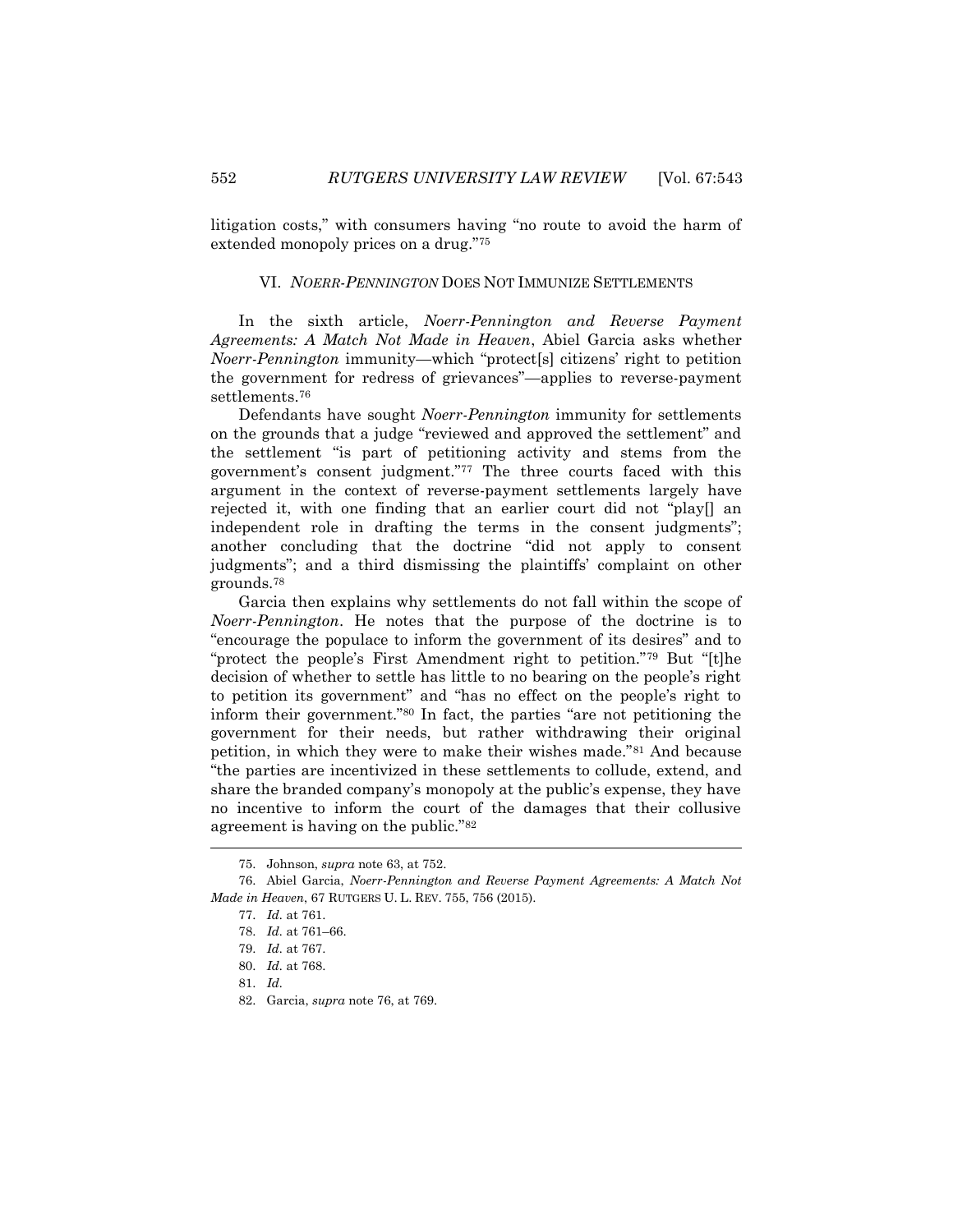Garcia explains that "denying *Noerr-Pennington* immunity to consent judgments does not eradicate, or lessen the incentive of, the parties' right to petition the government for redress."<sup>83</sup> In fact, granting such immunity "would . . . provid[e] protection to parties' withdrawal of a petition, which cuts against the reason for the doctrine in the first place."<sup>84</sup> It also would "render[] moot" the Supreme Court's opinion in *Actavis*. 85

Garcia concludes that "[b]ecause *Noerr-Pennington* provides blanket immunity and a consent judgment potentially covered by such immunity could irrevocably harm consumers in the form of higher drug prices," courts "should be rigorous in their scrutiny of pay-for-delay agreements embodied in consent judgments, and skeptical of any argument in favor of granting *Noerr-Pennington* protection."<sup>86</sup>

### VII. APPLYING *ACTAVIS* BEYOND PHARMACEUTICALS

<span id="page-10-0"></span>In the seventh article, *Beyond Hatch-Waxman*, Shubha Ghosh considers the applicability of *Actavis* beyond the pharmaceutical industry.<sup>87</sup> He considers three possible readings of Justice Breyer's decision: "antitrust scrutiny of all settlements," "antitrust treatment of regulated industries," and the general "relationship between patent and antitrust.<sup>88</sup>

Ghosh dismisses the first reading because Justice Breyer's analysis reaches beyond settlements to "other potential abuses giving rise to antitrust liability."<sup>89</sup> Ghosh also dismisses the second reading, as Justice Breyer only "oblique[ly]" cites the Court's earlier *Trinko* decision<sup>90</sup> (which is a "key precedent" in determining the relationship between antitrust and regulation), and does not discuss "the role of antitrust in industries subject to alternative forms of Congressional regulation."<sup>91</sup>

Ghosh then finds support for the third, most expansive, reading in the stark divide between the two opinions in *Actavis*. Ghosh explains that, in dissent, "[Chief] Justice Roberts' minimalist role for antitrust

<sup>83.</sup> *Id.* at 774.

<sup>84.</sup> *Id.*

<sup>85.</sup> *Id.*

<sup>86.</sup> *Id.* at 773.

<sup>87.</sup> Shubha Ghosh, *Beyond Hatch-Waxman*, 67 RUTGERS U. L. REV. 779 (2015).

<sup>88.</sup> *Id.* at 780.

<sup>89.</sup> *Id.*

<sup>90.</sup> Verizon Communications, Inc. v. Law Offices of Curtis V. Trinko, LLP, 540 U.S. 398 (2004).

<sup>91.</sup> Ghosh, *supra* not[e 87,](#page-10-0) at 781–82.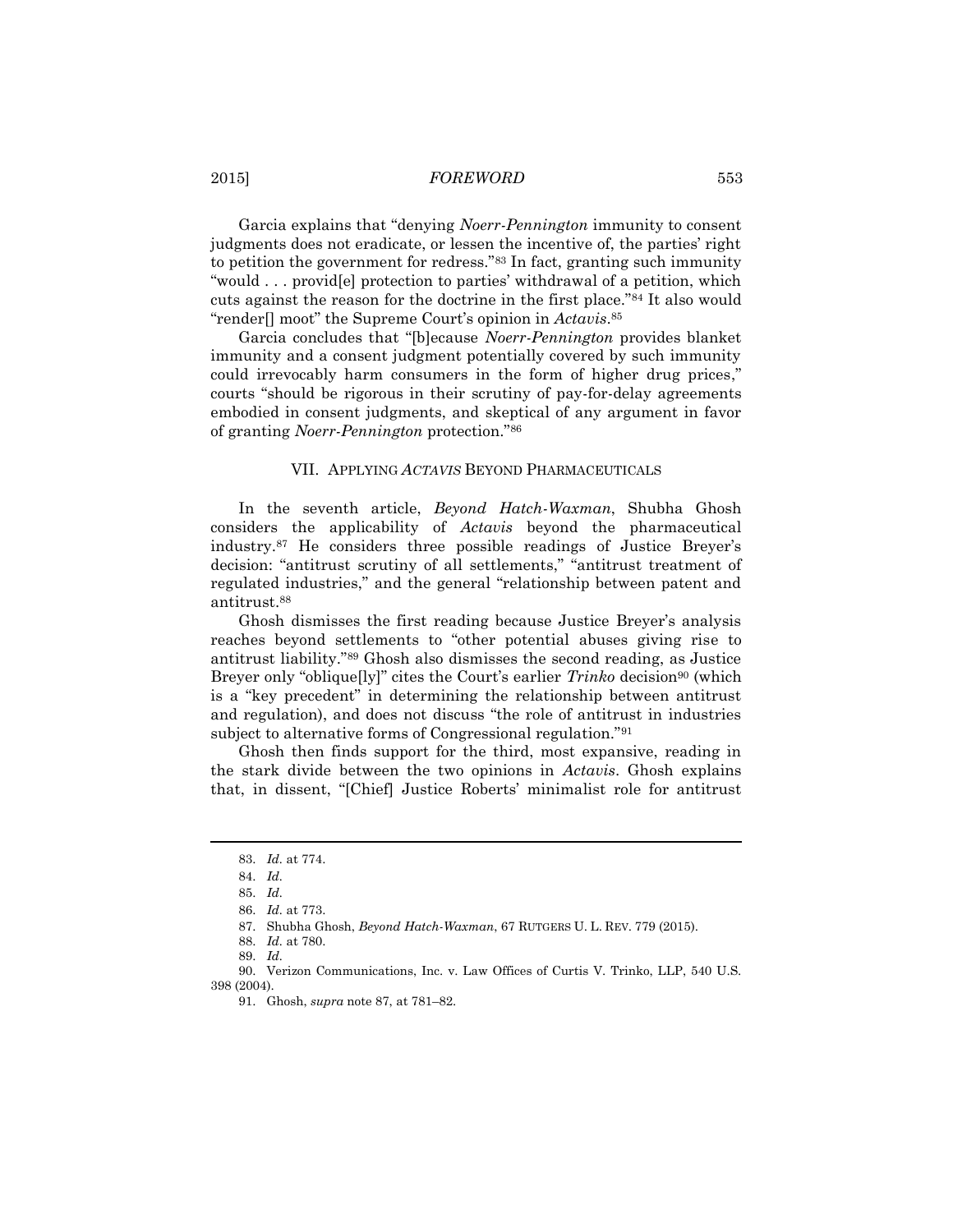scrutiny contrasts with Justice Breyer's more expansive view."<sup>92</sup> In fact, the majority opinion "shifts our understanding of how antitrust and patent laws connect."<sup>93</sup> Ghosh finds additional support for the third reading in the "notable number" of decisions after *Actavis* in which the opinion's arguments are extended to non-reverse-payment settings, which "raise issues of copyright law, trademark law, and licensing."<sup>94</sup> And he traces references to *Actavis* in administrative speeches, guidelines, and filings, as well as litigation documents.<sup>95</sup>

Ghosh recommends that *Actavis*'s reasoning be applied to the settlement of *inter partes* review proceedings at the U.S. Patent and Trademark Office.<sup>96</sup> These proceedings "allow[] a party other than the patent owner to challenge the validity of a patent on novelty and nonobviousness grounds based on new prior art."<sup>97</sup> At the time of Ghosh's article, there had been nearly 700 motions to settle *inter partes* review.<sup>98</sup> Although only two of these motions cited *Actavis*, Ghosh's "main conclusion" in the article is to focus "future antitrust enforcement actions . . . on *inter partes* settlements."<sup>99</sup> The reasons are that patents "that should not have been granted provide no benefit for innovation" and "impose limits on competition," the procedure "was designed to protect against the harmful effects of invalid patents," and "[s]ettlements to *inter partes* proceedings would potentially fail under the rule of reason."<sup>100</sup> *Inter partes* settlements are "suspect" under antitrust law because they "requir[e] the challenger, often an alleged infringer," to not pursue invalidity claims "in exchange for the dropping of a lawsuit," thus allowing "invalid patents to continue."<sup>101</sup>

#### VIII. CONCLUSION

The Supreme Court left important issues unresolved in its landmark *Actavis* decision. The seven articles in this symposium fill some of the gaps, offering inferences, jury instructions, reasons for errors, analyses of no-AG promises, state law frameworks, and evaluation beyond the Hatch-Waxman Act. The contributions in this symposium promise to

l

98. *Id.* at 801.

101. *Id.* at 802.

<sup>92.</sup> *Id.* at 782.

<sup>93.</sup> *Id.*

<sup>94.</sup> *Id.*

<sup>95.</sup> *Id.* at 783–95.

<sup>96.</sup> *Id.* at 799.

<sup>97.</sup> Ghosh, *supra* note 76, at 800.

<sup>99.</sup> *Id.*

<sup>100.</sup> *Id.*